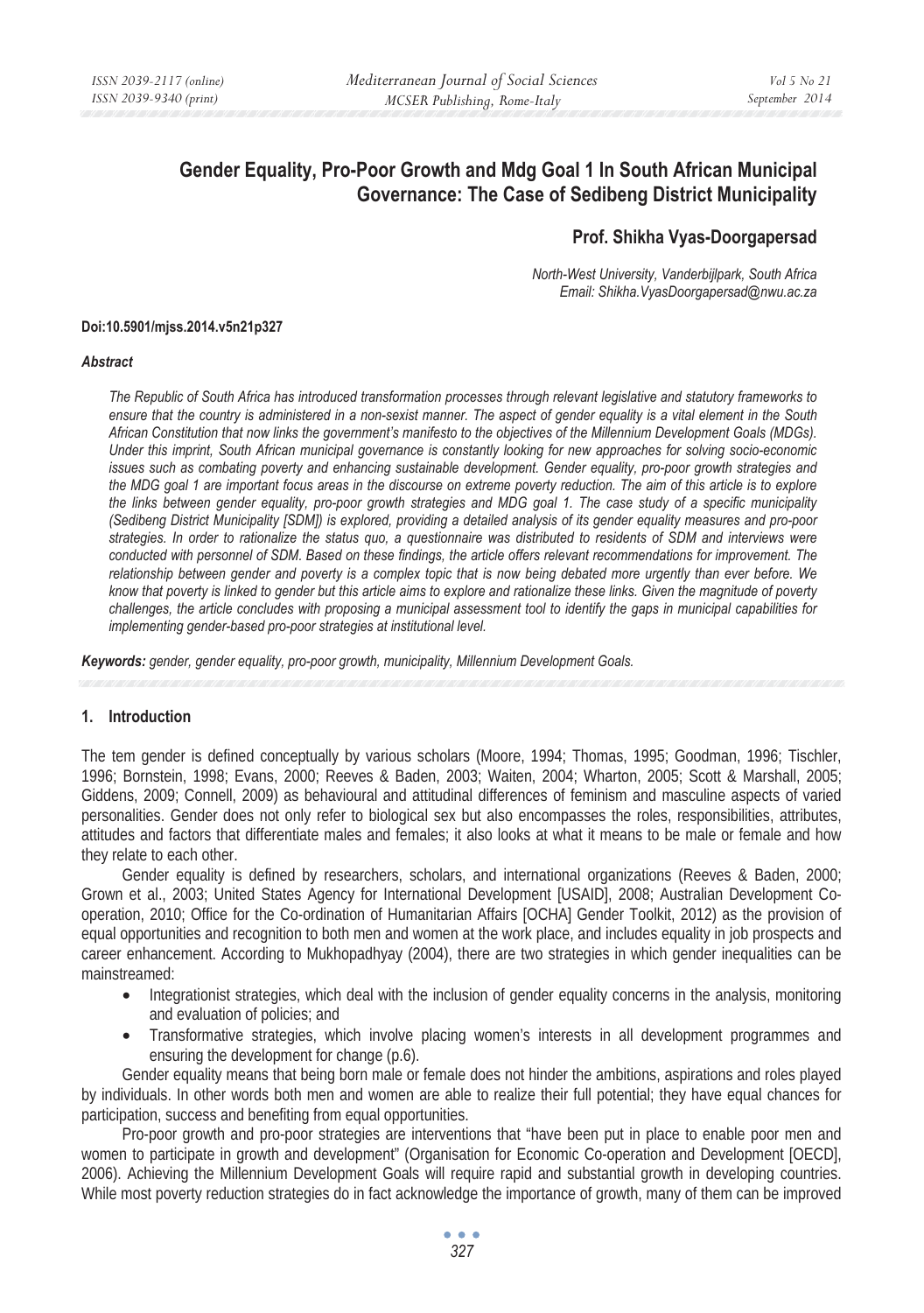| ISSN 2039-2117 (online) | Mediterranean Journal of Social Sciences | Vol 5 No 21    |
|-------------------------|------------------------------------------|----------------|
| ISSN 2039-9340 (print)  | MCSER Publishing, Rome-Italy             | September 2014 |
|                         |                                          |                |

if a clearer analysis of the sources of growth is made and attention given to the interconnection between growth and poverty reduction. Developing a shared understanding of what we mean by pro-poor growth is vital for improving this analysis and for clarifying the dialogue taking place between policy-makers (Department for International Development [DFID], 2004). According to Klasen (2007), growth is therefore "pro-poor if it brings reduction in poverty", but he then goes on to caution that there are those who "see it as pro-poor only if it leads to disproportionate increase in the income of the poor, that is, if it is associated with a decline in inequality. Although the two definitions have merit, from the policy perspective it is crucial to define pro-poor growth as growth that minimizes the income gains of the poor and thus accelerates progress towards meeting MDG 1". Pro-poor strategies therefore are formulated to help in the reduction of poverty and to promote growth for the poor. Without effective pro-poor strategies and policies, "the human capacities of poor men and women may remain underdeveloped despite increased incomes" leading to a lack of development of human capacities among the poor, which in turn "reduces the rate of growth and the extent to which growth is pro-poor" (OECD, 2006), and results in countries failing to achieve the MDG goal 1.

#### **2. Link between Gender Equality, Pro-Poor Strategies and MDG 1: A Nexus**

The Millennium Development Goals (MDGs) are eight developmental goals created by the United Nations following the Millennium Summit in the year 2000. The development goals are to be achieved by the year 2015 and should promote sustainable human development and growth. The MDG goal 1 focuses on the eradication of extreme poverty and hunger. The eradication of poverty is dependent on the increase in employment rates amongst females. It is unacceptable that unemployment among women is very high. At global level, gender equality is a cross-cutting issue covering all dimensions of poverty. It is emphasized in the UN-MDG Report (2013) that the gender gap in employment is rising, "with a 24.8 percentage point difference between men and women in the employment-to-population ratio in 2012". The report goes on to explain that the "gap is most acute in Northern Africa ... where women are far less likely to be employed than their male counterparts". At the holistic level, this gender inequality may well "hamper the economic environment of [any] continent/region/country". The report maintains that "in sub-Saharan Africa, almost half the population live on less than \$1.25 a day. Sub-Saharan Africa is the only region that saw the number of people living in extreme poverty rise steadily, from 290 million in 1990 to 414 million in 2010". These poverty-stricken people in the region account for "more than a third of people worldwide who are destitute".

The MDGs require governments "to implement principles that are not discriminatory to women and the mainstreaming of gender is a principal strategy to fulfilling the obligation" (Painter, 2004). Strategies must ensure that "gender inequality prolongs the adversity of poverty on the lives of women and men. Gender equality … can reduce the impact of poverty and help in improving pro-poor growth strategies" (Jones et al., 2008). In establishing the connection between gender equality, pro-poor strategies and MDG goal 1, Sumner and Melamed (2010) hold that MDGs are a set of indicators, a norm for poverty eradication and a structure for pro-poor development strategies. According to Manning (Sumner & Melamed, 2010), the MDG goal 1 should be taken as a strategy to promote sustainable pro-poor strategies. This should include "the focus or attention to which poor women and men are able to participate in their economic matters, contribute to and benefit from growth" (OECD, 2006) for their sustainable social and economic development. There should be clarity on the exact meaning of poor; who is poor; and what clarifies the category or level of poor. This precision can be established through gender-disaggregated research and gender-based demographic data. The research should be enhanced by the compilation of a gender-based pro-poor/poverty database. This resourcefulness can then create an enabling environment whereby "women and men … participate directly and equally as agents of change in the reduction of poverty" (OECD, 2009). In addition, the Organisation for Economic Co-operation and Development (2009) suggests that in order to achieve pro-poor growth strategies and meet MGD goal 1 timeously, the following should be considered:

- Increasing employability of poor people especially women will enable their abilities to contribute economically and to the achievement of MDG goal 1; and
- Social protection is important and it enables poor women and men to participate in poverty reduction initiatives to enhance the effectiveness of pro-poor strategies.

These actions can help to enable the pro-poor growth strategies in developing states. One fundamental principle of pro-poor growth strategies is that they focus on the development of poor people and limit the discrimination on the basis of gender. Pro-poor growth requires strategies that favour the poor so that they benefit from the strategies more than the rich (Kakwani & Pernia, 2000). It should be noted that poverty reduction cannot happen effectively without reducing gender inequality. Furthermore, gender inequalities defeat the whole purpose of MDG goal 1.

The root causes of poverty and gender inequality are embedded in the ruling global macro-economic framework.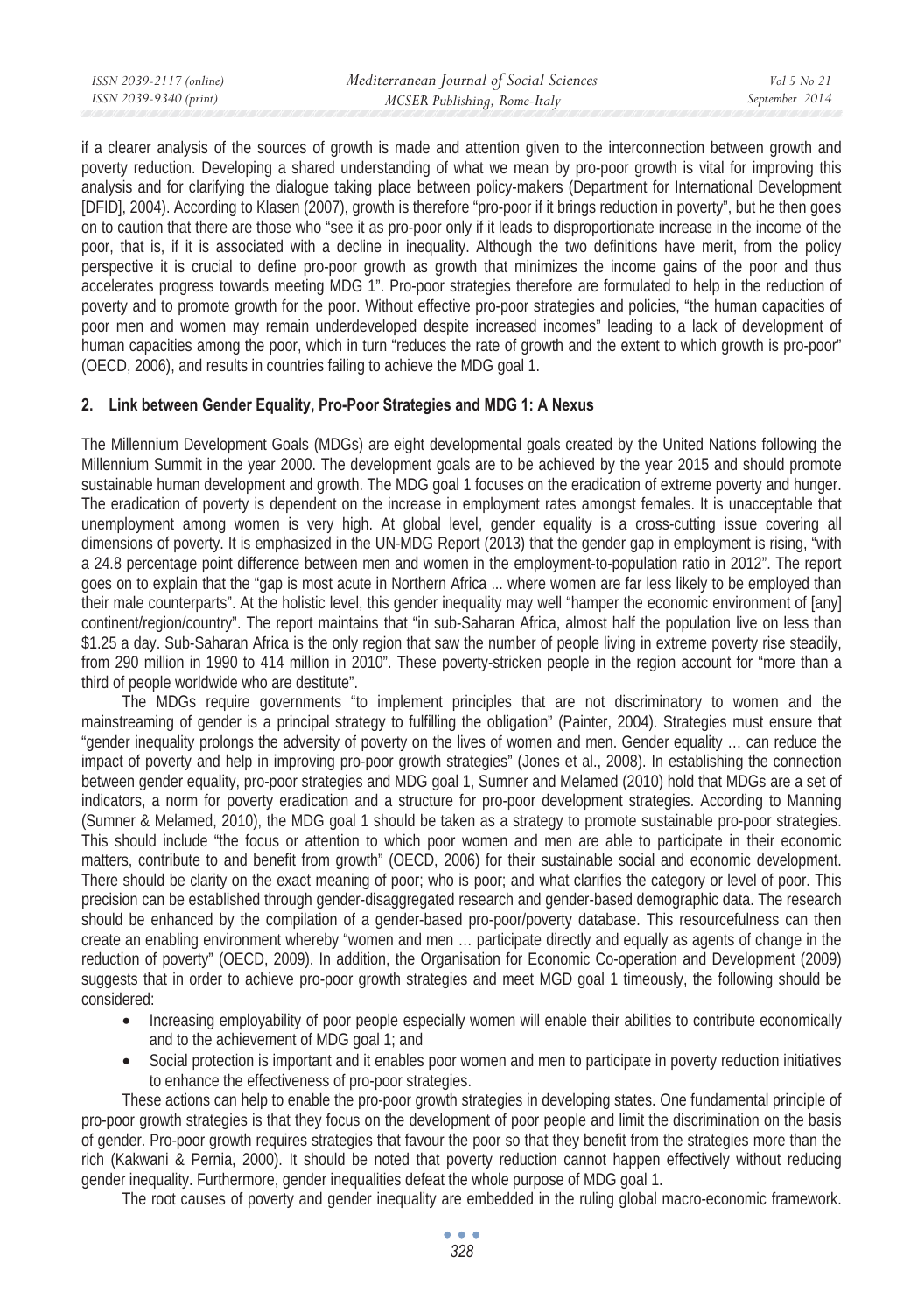| ISSN 2039-2117 (online) | Mediterranean Journal of Social Sciences | Vol 5 No 21    |
|-------------------------|------------------------------------------|----------------|
| ISSN 2039-9340 (print)  | MCSER Publishing, Rome-Italy             | September 2014 |
|                         |                                          |                |

There is a need "to analyze the intersecting effects of gender inequality with other factors that determine the achievement of MDGs, including the interconnectedness between the MDGs" (Division for the Advancement of Women [DAW], 2005). The MDGs must analyze the causes of the issues involved and not just identify the symptoms. Painter (2004) maintains that Goal 1 (the eradication of extreme poverty and hunger) only sees poverty in terms of "economic want and does not consider social and political marginalization, both of which are a result and a fundamental cause of poverty". It is argued that "if we apply this to the position of women, no consideration is given to why and how poverty affects women and men differently and how they experience poverty differently". Poverty is a gender-based issue because it has different impacts on women and men, boys and girls and it should therefore be viewed as a gendered experience.

## **3. Gender Equality and Pro-Poor Strategies in South African Municipal Governance**

The concern is: "to what extent does local government support women's empowerment and gender equity?" (Todes et al., 2007). Researchers (Mathye, 2002; Tsuari, 2010; Penceliah, 2011; Sithole et al., 2012) have explored this issue and emphasize that the municipal outputs are not gender-specific. There are still some municipalities that do not invest in offering training programmes for gender analysis; and furthermore, professional roles are not extended to women. As Parker (2009) puts it, "One can immediately deduce that gender equality policies are not correctly implemented and that women are not empowered to acquire the requisite skills to hold management positions. It merely shows that the inclusion of women in local government is a matter of policy". South Africa's experience of democratic reform has demonstrated that local government poses immense and particular challenges for advancing gender (Govender & Doorgapersad, 2013). Before 1994, women in South Africa were not provided with opportunities equal to those of their male counterparts. For the most part they were unable to express their managerial abilities and expertise, particularly in public service management positions (Mello & Phago, 2007).

The post-1994 democratic dispensation, followed by a three-tiered, decentralized system of governance, has meant that municipal governance is responsible for meeting the needs of local communities. Communication channels between the government and governed have been improved; and there are opportunities for citizen participation (including women) in the affairs of municipal governance. This has certainly increased women's representation in politics (Beall, 2004).The research undertaken by the Human Sciences Research Council (HSRC), cited by Bruns (2007) reveals that "gender is [still] seen as a marginal issue within most municipalities, and that women's voices struggle to be heard". While there is a certain degree of female representation in some municipalities, these women feel constrained from taking up gender issues within existing structures. (Govender & Doorgapersad, 2013).

There are eight metropolitan municipalities, 44 district municipalities and 226 local municipalities in South Africa. The municipalities are regulated by the Constitution of the Republic of South Africa (1996); the White Paper on Local Government (1998); the Municipal Systems Act, No. 32 of 2000; and the Municipal Structures Act, No. 117 of 1998. This article explores the status quo of South African municipal governance in response to the allegations of gender inequality in pro-poor strategies. To bring this area into discussion, one specific municipality (Sedibeng District Municipality) is considered as a case study to analyze the situation in detail. The study is ongoing and will investigate comparative studies in future publications.

#### *3.1 Status quo in Sedibeng District Municipality*

#### *3.1.1 Demographics*

The Sedibeng District Municipality (SDM) is a Category C municipality found in the Gauteng Province. It is situated on the banks of Vaal River and Vaal Dam in the southern-most part of Gauteng, covering the area previously known as the Vaal Triangle. It includes the towns of Vereeniging, Vanderbijlpark, Meyerton and Heidelberg as well as the historic townships of Sharpeville, Evaton, Sebokeng, Bophelong, and Ratanda, which have a rich political history and heritage. The SDM covers the entire southern area of Gauteng Province, extending along a 120 km axis from east to west. The total geographic area of the municipality is 3 894 square kilometres. The SDM comprises three Category B (local) municipalities, namely Emfuleni, Lesedi and Midvaal Local Municipalities and is surrounded by the following municipalities: City of Johannesburg (Johannesburg) to the north; Ekurhuleni (East Rand) to the northeast; Nkangala (in the Mpumalanga Province) to the northeast; Gert Sibande (Mpumalanga Province) to the east; Northern Free State (Free State Province) to the south; Southern District (North-West Province) to the west; and West Rand to the northwest (SDM Integrated Development Plan, 2009). According to the Development Bank of Southern Africa (DBSA) (2007) projections, which are based on the Statistics SA Census 2001 population figures, the total population of Sedibeng District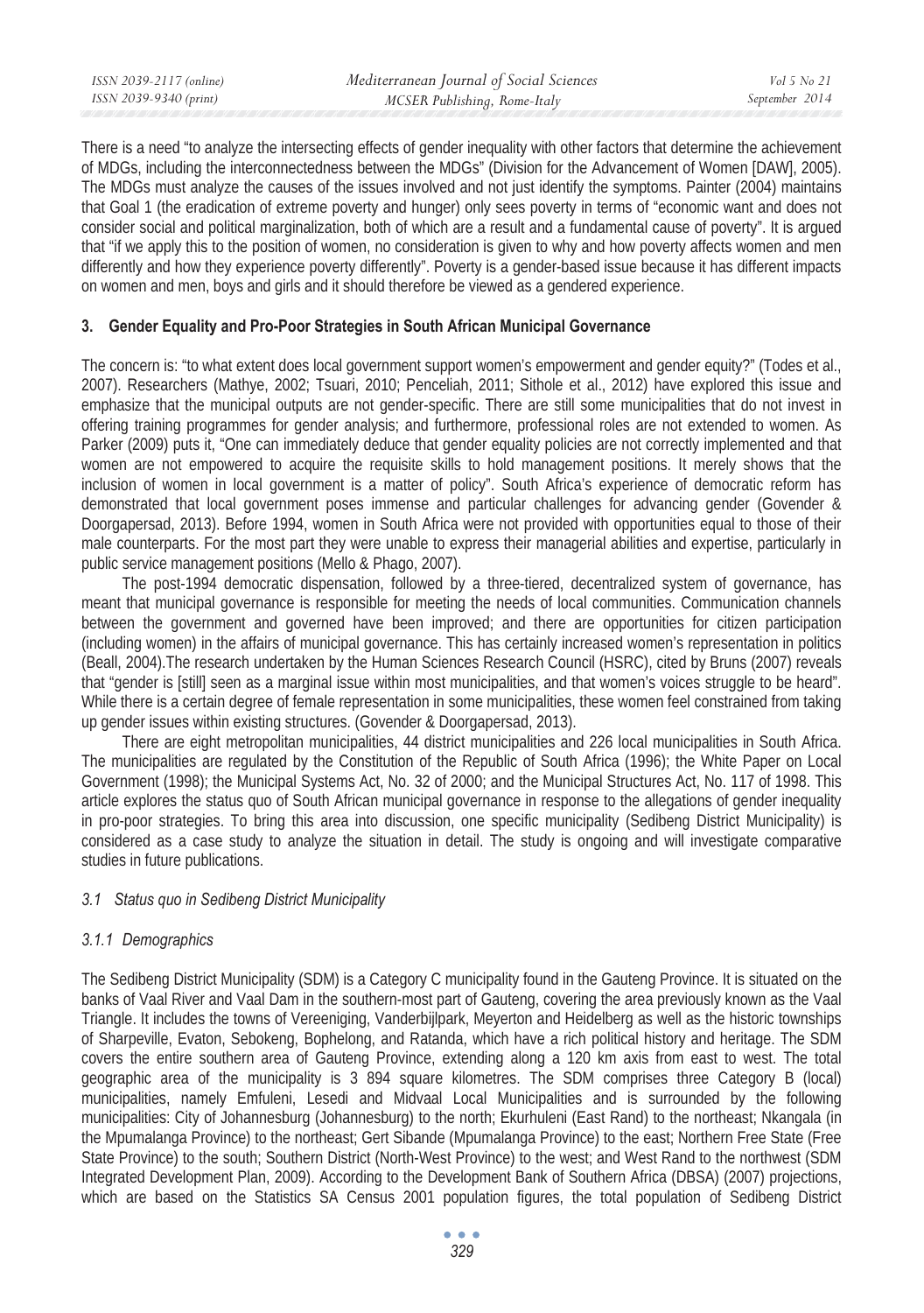Municipality is 908 107 (SDM Annual Report, 2009).

## *3.1.2 Gender and unemployment levels in SDM community*

There was a decline in the total number of economically active people in the SDM from 339 296 in 2009, to 325 763 in 2010. This represents 13 633 jobs lost. Of the economically active population 54.8% were males, while 45.2% were females (SDM IDP, 2011/2012). In terms of gender, "Black females recorded the highest unemployment figures in the District [SDM] at 95.84%" (SDM IDP, 2011/2012).

# *3.1.3 Gender equality and MDG in SDM office*

The Sedibeng District Municipality faces a serious challenge in its efforts to implement gender equality policies in accordance with the requirements of the millennium development goal. The demographics for 2005/2006 indicate that "SDM is not complying with the required legislation resulting in fewer women occupying managerial positions than men" (SDM Report 2005/2006). In fact 83% of those holding senior and top management positions were men as opposed to females (17%). Furthermore, technical and professional positions were largely occupied by males (67%) in comparison to females (33%)

The 2007/2008 SDM Annual Report revealed "clear discrepancies between men and women in its employment structure". The report showed that of the 756 employees (total number), 392 were males and 364 were females. Of the 16 positions designated as top management posts, only three (19%) were held by women, while 13 (81%) were occupied by men. At senior management level, out of 48 positions, females occupied only 12 (25%), while males once again dominated with 36 (75%). The percentage of males in top and senior management positions was therefore 76.5%, compared to a 23.5% of females. From this it can be concluded that women were by and large considered for positions of lower authority, such as junior management positions and non-permanent posts, which called for relatively less decision making and were thus accorded lower status and lower grading.

In its 2009/2010 Annual Report, the SDM revealed the following demographics: Top management, 81.6% (males) and 18.6% (females); senior management, 64% (males) and 36% (females); professionally qualified and middle management, 56% (males) and 44% (females); in "skilled, junior management and supervisory positions", 52% (males) and 48% (females). However, in this 2009/2010 Annual Report, SDM committed itself to the development of a Employment Equity Policy and Plan to address these discrepancies.

In its report (2010/2011), SDM reported on its equity statistics, showing that men occupied 83% of top management positions while females occupied only 16%. In the senior management positions category, 70% are occupied by males and 30% by females. The percentage of males in top and senior management positions is 76.5% while females only hols 23.5% of these posts. Similarly, women occupy 53% of junior and supervisory positions and 68% of semi-skilled workers' jobs while men hold 58% and 47% respectively in these two categories. The equity statistics appear to be unsatisfactory for the 2012/2013 financial years.

Once again it is still quite evident that although the total number of males and females employed in SDM are almost on par, the type of positions that females occupy are questionable. Female employees are still not used widely in the top or senior management positions and are still under-represented in top management and senior management positions.

#### *3.2 Gender and Pro-poor growth in SDM: Empirical findings*

The SDM has been identified as a municipal district where three main economic sectors, namely tourism, agriculture and manufacturing are concentrated within its borders. Apart from being an economic hub, these municipalities (Emfuleni, Midvaal and Lesedi) have a large concentration of industries and as a result, they have become the main manufacturing centre of South Africa (Statistics South Africa, 2001). However, the current economic activity is no longer sufficient to sustain the area, and diversification is now imperative if the economy of SDM is to grow (Sedibeng District Municipality, 2009/2010).

This leads to SDM being characterized by: high unemployment, declining local economy and poor growth prospects in the short term (Sedibeng District Municipality, 2009/2010). The situation is complicated by the fact that "the implementation of pro-poor strategies ... at Sedibeng District Municipality is poorly executed. Additionally there is no overarching economic development strategy to underpin them. Where sub-strategies have been developed, these are generally characterised by poor implementation" (SDM, 2009/2010). More specifically these plans show little co-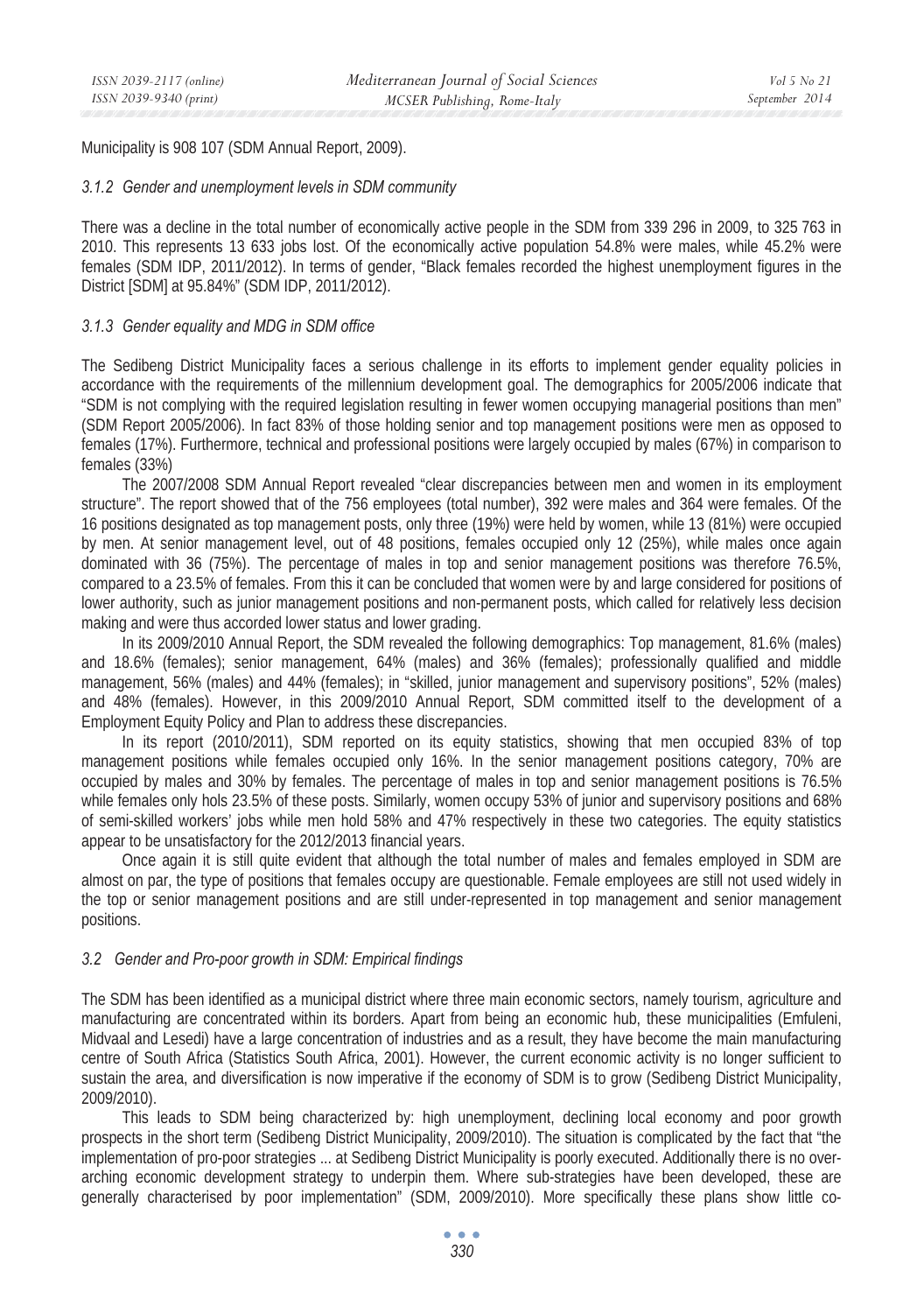| ISSN 2039-2117 (online) | Mediterranean Journal of Social Sciences | Vol 5 No 21    |
|-------------------------|------------------------------------------|----------------|
| ISSN 2039-9340 (print)  | MCSER Publishing, Rome-Italy             | September 2014 |

ordination across initiatives, no prioritization of initiatives, inadequate attention to resourcing; and minimal input by stakeholders (Kabemba, 2003; also refer Swanepoel & De Beer, 2006; and Buccus, 2007); limited external and internal communication; and no attention to the organisational implications of economic development initiatives (SDM, 2009/2010).

In order to find out whether pro-poor strategies incorporate gender equality at SDM, a pilot study was conducted in 2012.1 The Human Resource director (Mr Cliff Ramotsedisi), acknowledged in a personal interview (06 August 2012), that the "current gender equality implementation is off the mark due to barriers experienced" (Ramotsedisi, 2012). He emphasized that he believes "women are not sufficiently represented at the Sedibeng District Municipality in high positions". The Skills Development officer (Mr Mokhele Kolokotho) confirmed this statement, stressing that "women do attend training programmes, but not in the areas of top and senior management" (personal interview, 06 August 2012). In order to obtain the opinions and perceptions of community members in SDM, a structured questionnaire was prepared. Following the simple random approach, the questionnaire was distributed as follows (refer to Table 1):

**Table 1:** Demography of responses

| <b>Sedibeng District Municipality</b> |                             |                            |                           |
|---------------------------------------|-----------------------------|----------------------------|---------------------------|
|                                       | Emfuleni Local Municipality | Midvaal Local Municipality | Lasedi Local Municipality |
| Male                                  |                             |                            | -4t.                      |
| Female                                |                             |                            | -40                       |
| Total = 240                           | 80                          |                            | 80                        |

The respondents varied in age between 25 and 60 years, are all employed, and were thus able to provide significant feedback on the focus of this study. An equal number of males and females were considered for gender-disaggregated responses. The responses nonetheless are combined for an unbiased/objective outcome as follows (refer to Table 2):

**Table 2:** Themes and responses

| Themes                                                                                            | Yes | No  | <b>Total responses</b> |
|---------------------------------------------------------------------------------------------------|-----|-----|------------------------|
| Women in the family earn more than men                                                            | 78  | 182 | 100%                   |
| Women are allowed to take financial decisions in the home                                         | 191 | 49  | 100%                   |
| Men feel threatened with women gaining dominance in the professional field                        | 74  | 166 | 100%                   |
| Personally promote women to participate in socio-economic development                             | 194 | 66  | 100%                   |
| Aware of pro-poor strategies in the municipality                                                  | 160 | 86  | 100%                   |
| Support that gender-based employment opportunities must be implemented in the municipality        |     | 37  | 100%                   |
| Support that gender-based distribution of work can promote socio-economic development in the      |     | 38  | 100%                   |
| municipality                                                                                      | 202 |     |                        |
| Support that gender-based pro-poor strategies are vital for poverty reduction in the municipality | 192 | 48  | 100%                   |
| Gender-based recognition of work can promote socio-economic development in the municipality       |     | 41  | 100%                   |
| Propose that the municipality must promote gender-based research for socio-economic development   |     | 40  | 100%                   |
| Propose gender equality for socio-economic development in the municipality                        |     | 26  | 100%                   |
| Propose gender equality in pro-poor strategies for poverty reduction in the municipality          |     | 28  | 100%                   |

The responses reveal a positive scenario; community members are willing to promote a gender-based approach in socioeconomic development. This also investigates the fact that males are becoming more accepting of female empowerment at both personal and professional fronts.

The responses of community members do not correspond with the vision of the Sedibeng District Municipality. The MEC (member of the Executive Council) raised concerns when commenting on the IDP for 2008/2009. He highlighted that a "lack of an Employment Equity Plan (EEP) inhibits the SDM's ability to address gender equality. The SDM is advised to develop the EEP in order to fill critical vacancies in the municipality and address institutional transformation and women empowerment to build the municipality into a sound institution premised on excellence". The MEC's statement underlines the viewpoint provided in the Sedibeng District Municipality's Integrated Development Plan (2010)

*<sup>1</sup>For a complete description of the pilot study, refer to Govender, S.D. and Vyas-Doorgapersad, S. (2013). The implementation of gender equality policies in achieving millennium development goal three in the Sedibeng District Municipality. Journal of Public Administration. 8 (1): 105-117.*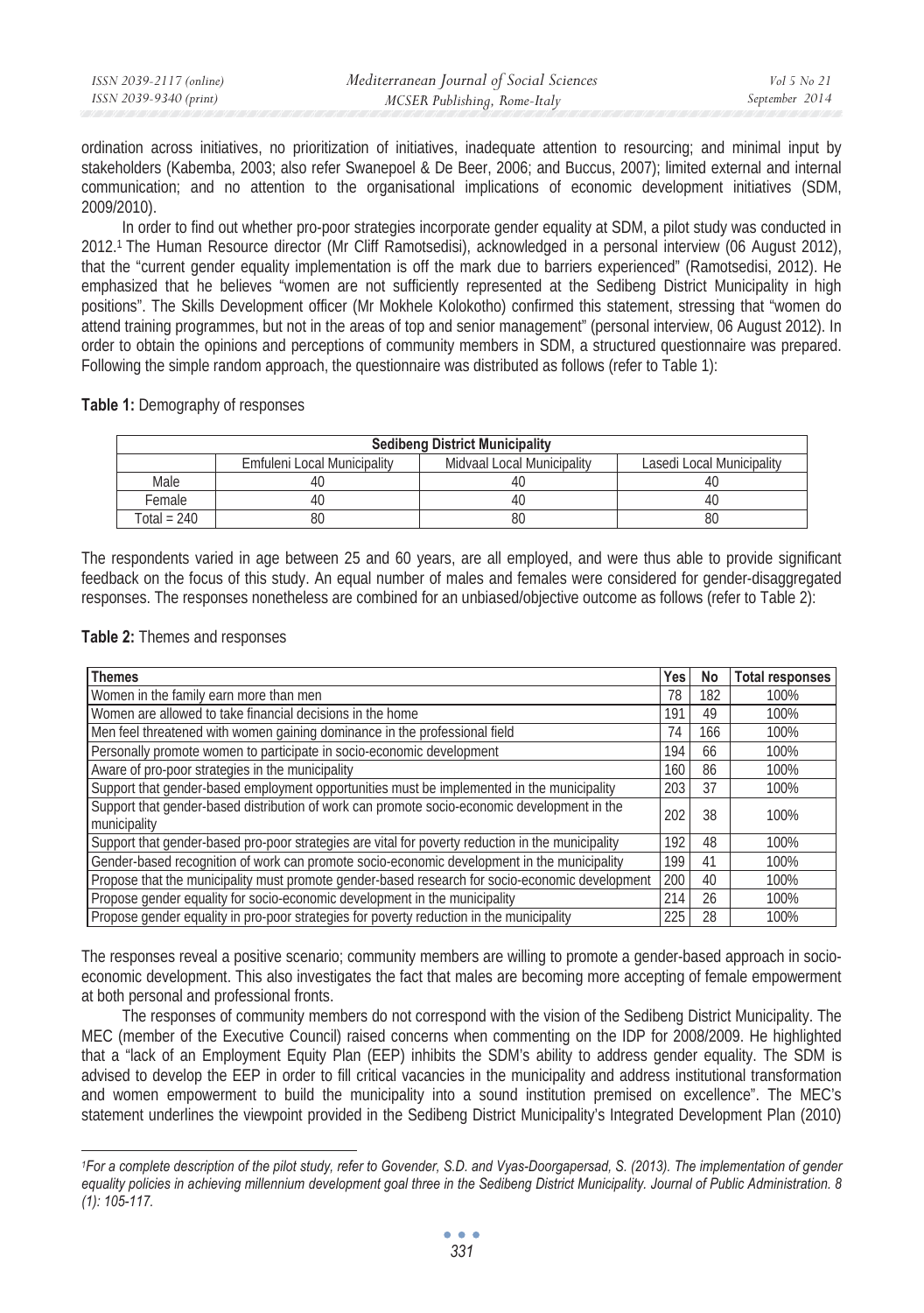| ISSN 2039-2117 (online) | Mediterranean Journal of Social Sciences | Vol 5 No 21    |
|-------------------------|------------------------------------------|----------------|
| ISSN 2039-9340 (print)  | MCSER Publishing, Rome-Italy             | September 2014 |

which maintains that "there is a lack of women representation in senior managers' positions".

The same nature of concern was again raised during the preparation of 2014/15 IDP Draft document in which the MEC stated that "although municipalities in Gauteng have made strides their attempts to integrate [gender]<sup>2</sup> issues in their planning, serious challenges remain. The general picture with regard to the mainstreaming of [gender] issues in IDP's still shows gaps especially in relation to employment equity ... Efforts should also be intensified to prioritize [gender] in areas of Service Delivery, Employment Equity as well as Economic Empowerment" (SDM IDP, 2014/15).

# **4. The Way Forward**

This quantitative study has identified gaps in municipal capability to implement gender equality in pro-poor strategies. These gaps are particularly evident in institutional capability related to human resources. Socio-economic developmental needs at municipal level must be identified, reviewed, prioritized and strategized by means of a Gender-Sensitive Municipal Assessment Tool (GS-MAT3), as discussed in the proposed model (refer to Figure 1).

At Sedibeng District Municipality, there is an ineffective implementation<sup>4</sup> of gender equality in Employment Equity Plans; gender-based pro-poor strategies, gender-based quality of work life; and gender-based job satisfaction. At institutional level, the GS-MAT assesses the organizational structures and development plans, emphasizing "what do we deliver?" These concerns require close consideration, asking questions such as: Are the community needs covered by municipal development plans? This assessment assists the strategic policy-makers and decision-makers to identify the gender-based challenges in the implementation of pro-poor strategies. The GS-MAT then measures the impact (positive/negative) by identifying the gaps in delegated tasks5. A gap is an impediment within the municipal structure to implement service delivery mechanisms.

At institutional level, the gap analysis indicates that the entrepreneurial skills women possess lack institutional support and this has the highest score of 270 points. This is followed by financial independence with 252 points; the formal employment of women with 232 points; and social welfare with 224 points. Data obtained from a needs analysis/social impact assessment (at community level), and capability analysis (at municipal level) need to be identified, analysed, interpreted and reported for continuous improvement in the system.

# **5. Conclusion**

This article concludes that gender is a fluid concept that changes constantly depending on the context in which it is explored. The definitions stated indicate that sex refers to a biological act, while gender is socially and culturally constructed over time. Nonetheless, all definitions and concepts concur that gender is the way society categorizes men and women in terms of behaviour, ambition and responsibilities. Through use of a literature review, citing the opinions of various academics and scholars, the article deduces that MDGs are interlinked. However, gender is only explicitly mentioned in MDGs 3 and 5. This inclusion in only two of the MDGs is far too narrow. Other MDGs make no mention at all of gender-specific risks and allied vulnerabilities. They exclude important issues such as gender-specific roles, responsibilities and power relations and are thus not geared to the promotion of gender equality, particularly as far as the empowerment of women and girls is concerned. Nor do they address the development challenges that must be met if sustainable poverty reduction is to be achieved. The objective of MDG goal 1 is to reduce the number of people living in poverty and hunger. By offering gender-based employment opportunities to men and women, economic/pro-poor growth can be sustained. This requires that municipalities give serious consideration to establishing gender-based and gendersensitive in their strategic development plans; increase women's participation in local decision-making through political party quotas; and address the issue of employment equity targets. Pro-poor strategies need to be filtered into strategic development plans and municipal policies must target poverty alleviation and the empowerment of women.

 *2The author has replaced and restricted the original concept of Gender, Youth and People with Disabilities (GEYODI) to maintain the focus of the article specifically on gender.* 

<sup>&</sup>lt;sup>3</sup> The author initially developed a Municipal Assessment Tool [MAT]. This tool can be utilized with diverse variables assessing varied *aspects of municipal capabilities and gaps in different scenarios. In this article, the MAT is linked with gender-based aspects of the municipality.* 

*<sup>4</sup> The questions raised in the questionnaire are categorized into four main themes in the GS-MAT, viz. gender equality in Employment Equity Plans; gender-based pro-poor strategies, gender-based quality of work life, and gender-based job satisfaction.* 

*<sup>5</sup> The Gs-MAT tool indicates weighting that is the level of urgency by the community (highest: 10; lowest 0). \* The weightings stated in the model and explanation, are hypothetical. This proposed model suggests that weighting can differ based on the municipal community survey, performed at any given time and place.*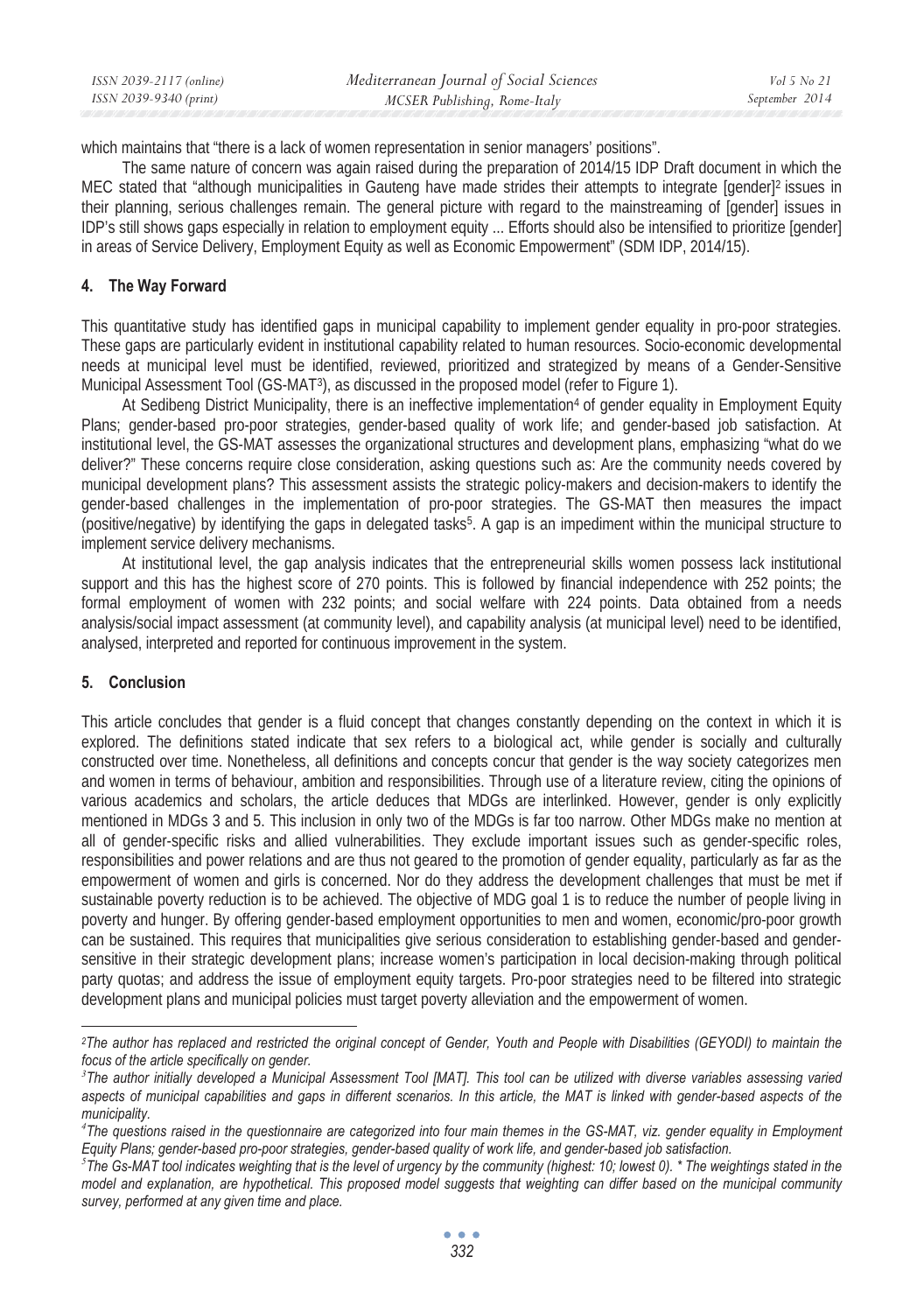| ISSN 2039-2117 (online) | Mediterranean Journal of Social Sciences |
|-------------------------|------------------------------------------|
| ISSN 2039-9340 (print)  | MCSER Publishing, Rome-Italy             |

Epilogue: The National Assembly of the South African government has given holistic approval to the Women and Gender Equality Bill (Gazette No. 37005 of 6 November 2013), and this may well have a positive impact on the realization of gender mainstreaming in MDG goal 1. The implementation and impact of the Bill will be researched and reviewed in the coming years.



**Figure 1:** Gender-Sensitive Municipal Assessment Tool (GS-MAT)

#### **References**

- Australian Development Co-operation. (2010). *Gender equality and empowerment of women. Policy document.* http://www.entwicklung. at/uploads/media/PD\_Gender\_Equality\_19032010\_Web.pdf
- Beall, J. (2004). *Decentralisation and Engendering Democracy: Lessons from local government reform in South Africa*. London: Development Destin Studies Institute.

Bornstein, K. (1998). *My Gender Workbook*. New York: Routledge.

Bruns, K. (2007). *Local government, gender and integrated development planning*. Pretoria: HSRC.

Buccus, I. (2007). *Public Participation and Local Governance*. University of Kwazulu Natal: The Centre for Public Participation.

Connell, R. (2009). *Short Introductions – Gender*. Boston, USA: Polity Press.

Division for the Advancement of Women (DAW). (2005). *Achievements, gaps and challenges in linking the implementation of the Beijing platform for Action and the Millennium Declaration and Millennium Development Goals. Report of the expert group meeting.* New York: United Nations. http://www.un.org/womenwatch/daw.

Department for International Development (DFID). (2004). *Pro-poor Growth Briefing Note 1. February 2004*. London: DFID.

Evans, L. (2000). Considering gender. *Salut, 7(6)*, June 2000.

Giddens, A. (2009). *Sociology*. Cambridge, UK: Polity Press.

Goodman, L. (1996). *Approaching literature – Approaching literature and gender*. New York: Routledge.

Govender, S.D. and Vyas-Doorgapersad, S. (2013). The implementation of gender equality policies in achieving millennium development goal three in the Sedibeng District Municipality. *Journal of Public Administration*. 8 (1), 105-117.

Grown, C., Gupta, G.R. & Khan, Z. (2003). *Promises to keep: achieving gender equality and the empowerment of women*. www.princetown.edu

Grown, C., Gupta, G.R. & Khan, Z. (2003). *A Background Paper for the Task Force on Education and Gender Equality of the Millennium Project*. Washington. D.C.: International Centre on Women.

Jones, N., Holmes, R. & Espey, J. (2008). *Gender and the MDGs. ODI Briefing Paper 42*. London: ODI.

Kakwani, N. and Pernia, E.M. (2000). Asian Development Bank. *Asian Development Review.*8 (1), 1-16.

Kabemba, C. (2003). *The impact of democracy on public participation in the SADC region: realizing effective and sustainable democratic governance in South Africa and beyond*. University of Kwazulu Natal: Centre for Public Participation.

Klasen, S. (2007). *Detriments of pro-poor growth*. www.ifpri.org/sites/default/files/publications/oc63ch13.pdf

Mathye, M. (2002). *Integrated Development Planning: a gender perspective*. Braamfontein: Commission on Gender Equality.

Mello, D.M. & Phago, K.P. (2007). *Affirming women in managerial positions in the South African Public Service*. Pretoria: Unisa Press.